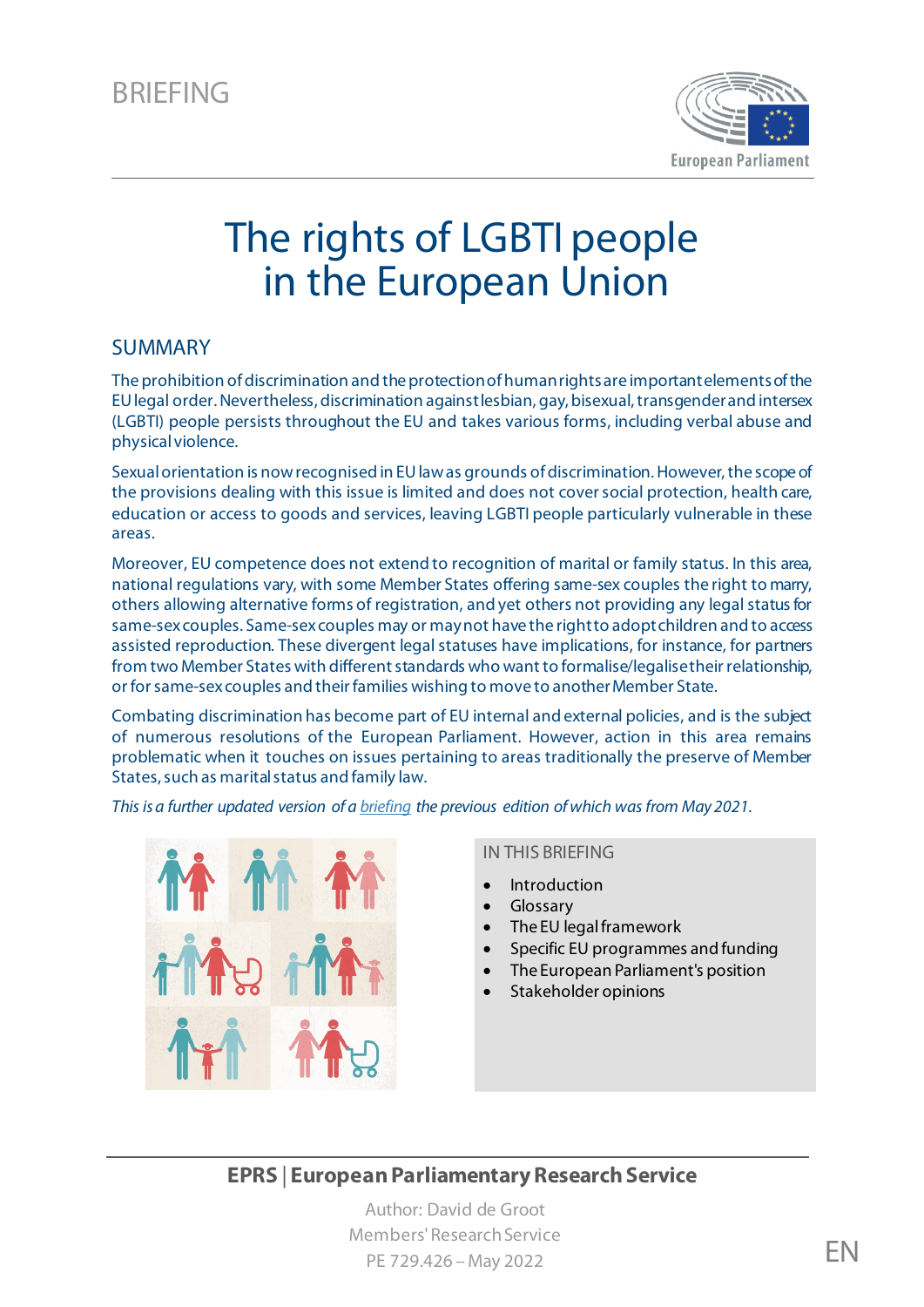## Glossary

**Bisexual**: describes an individual who is physically, romantically and/or emotionally attracted to others irrespective of their gender.

**Discrimination**: the less favourable treatment of one person or group than another on various grounds (direct discrimination), or the situation where an apparently neutral provision is liable to disadvantage a group of persons in comparison to others (indirect discrimination).

**Gay**: describes a man whose enduring physical, romantic and/or emotional attraction is to other men, although the term can be used to describe both gay men and lesbians.

**Gender identity**: each person's deeply felt internal and individual experience of gender, which may or may not correspond with the sex assigned at birth, including the personal sense of the body.

Hate speech: public statements that spread, incite, promote or justify hatred founded on intolerance.

**Homophobia**: the irrational fear of and aversion to homosexuality and LGB people based on prejudice.

**Intersex**: covers bodily variations in regard to culturally established standards of maleness and femaleness, including variations at the level of chromosomes, gonads and genitals.

**Interphobiaor intersexphobia**: irrational fear of and aversion to intersex people based on prejudice.

**Lesbian**: describes a woman whose enduring physical, romantic and/or emotional attraction is to other women.

**LGBTI**: describes a diverse group of lesbian, gay, bisexual, transgender and intersex people who do not conform to conventional or traditional notions of male and female gender roles. LGBTI peopleare also sometimes referred to as 'sexual, gender and bodily minorities'. The acronym is sometimes extended to cover queer people explicitly (LGBTIQ) or other sub-groups (LGBTI+).

**Sexual orientation**: each person's capacity for profound emotional, affectional and sexual attraction to, and intimate and sexual relations with, individuals of a different gender or the same gender or more than one gender.

**Transgender**: describes people whose gender identity and/or gender expression differs from the sex they were assigned at birth and those people who wish to portray their gender identity in a different way to the gender assigned at birth. This includes, among many others, transgender persons who are between male and female, but also transsexuals and transvestites.

**Transphobia**: the irrational fear of and aversion to trans people based on prejudice.

## <span id="page-1-0"></span>Introduction

In some parts of the world, negative perceptions of LGBTI people (see glossary) are reflected in harsh laws. Consensual same-sex acts between adults ar[e illegal](https://ilga.org/sites/default/files/downloads/ENG_ILGA_World_map_sexual_orientation_laws_dec2020.png) in at least 67 countries, and i[n six](https://ilga.org/downloads/ILGA_World_State_Sponsored_Homophobia_report_global_legislation_overview_update_December_2020.pdf#page=31) of these, they are punishable by death. [1](#page-10-0) Since 2013, several countries have enacted new laws criminalising same-sex conduct. Others, including some European countries, have either passed or discussed ['homosexual propaganda' laws.](https://www.ilga-europe.org/tags/anti-propaganda-laws) These have been criticised by th[e UN](http://www.ohchr.org/EN/NewsEvents/Pages/DisplayNews.aspx?NewsID=15349&LangID=E) and th[e EU](https://lgbti-ep.eu/2015/04/01/eu-leaders-demand-answers-from-kyrgyz-president-over-anti-lgbti-anti-ngo-bills/) for limiting the rights of LGBTI people. Advocacy and human rights groups have als[o noted](https://www.iglyo.com/wp-content/uploads/2018/04/IGLYO-Report_A4_digital.pdf) that such legislation can create a climate of intimidation, and encourage homophobia and hate crime.

On the [global spectrum,](https://ilga.org/state-sponsored-homophobia-report) the EU appears comparatively LGBTI-friendly. The EU Member States are parties to a whole range of international instruments<sup>[2](#page-10-1)</sup> – including the **European Convention on** [Human Rights \(ECHR](http://www.echr.coe.int/Pages/home.aspx?p=basictexts&c=#n1359128122487_pointer)) – which set out a catalogue of fundamental rights for all. At the same time, the EU boasts one of the most extensive sets of anti-discrimination lawsin the world. Moreover, the EU promotes the rights of LGBTI people internationally. Among numerous examples, it initiated a U[N declaration](http://www.refworld.org/cgi-bin/texis/vtx/rwmain?docid=49997ae312) calling for the worldwide decriminalisation of homosexuality.

However, when it comes to the reality experienced by LGBTI people in Europe, the picture is more mixed. For a number of years, the Eurobarometer discrimination survey has been capturing public opinion on the extent of discrimination against and social acceptance of LGBTI people. The data show that **between 2006 and 2012** an increasing proportion of Europeans perceived their respective countries to be free from discrimination based on sexual orientation and gender identity.However, the [2015 survey](https://data.europa.eu/data/datasets/s2077_83_4_437_eng?locale=en) showed a considerable rise in the proportion of respondents who considered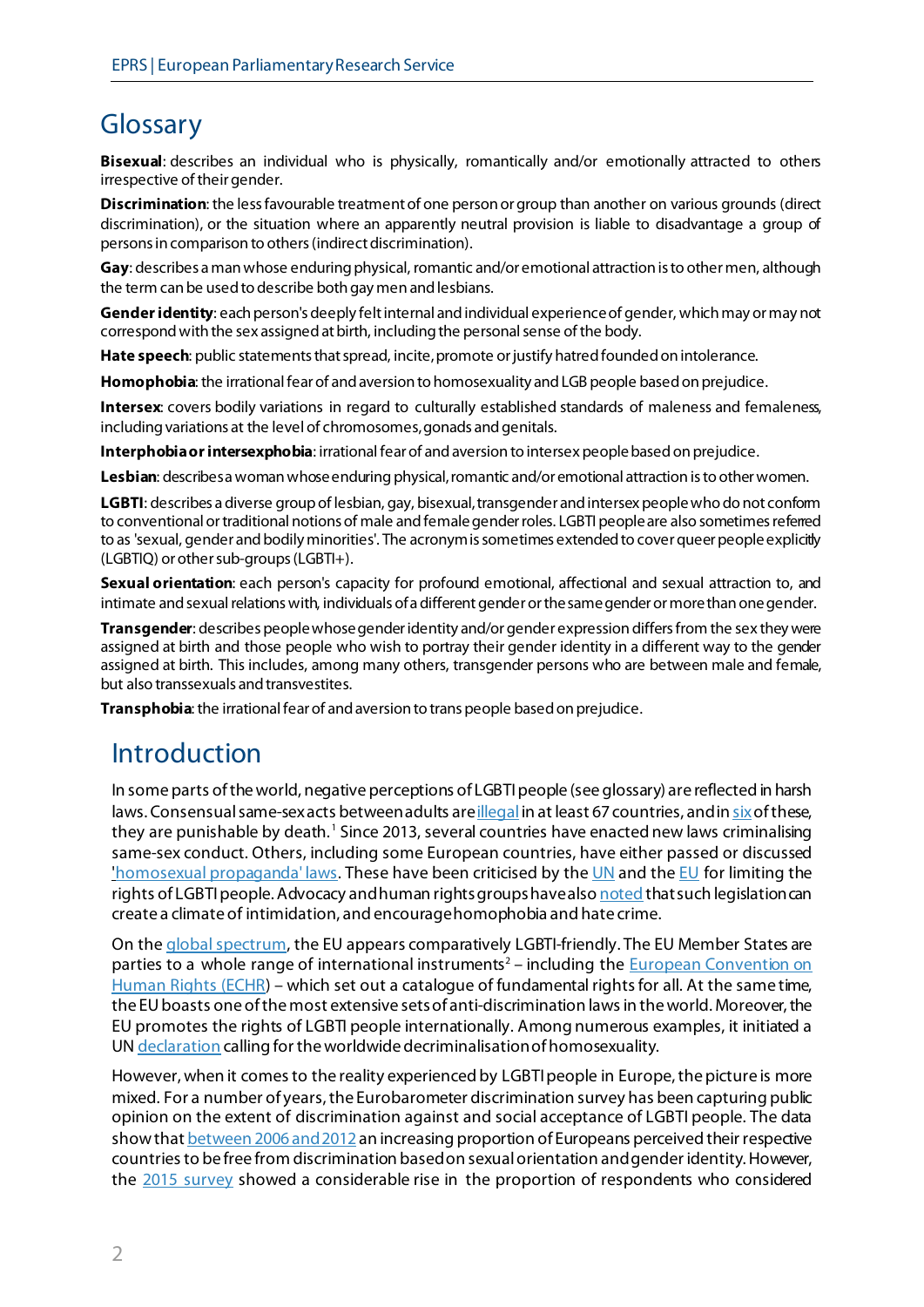discrimination against lesbian, gay, bisexual and transgender people to be widespread (up 12 percentage points to 58 %, and 11 percentage points to 56 % respectively), making sexual orientation and gender identity the second and third most commonly indicated grounds of discrimination in the EU. It was noted that the perception that discrimination is more widespread could reflect a greater awareness ofdiscrimination as much as an actual rise in cases of discrimination.

The most [recent survey,](https://ec.europa.eu/info/policies/justice-and-fundamental-rights/combatting-discrimination/lesbian-gay-bi-trans-and-intersex-equality/eurobarometer-social-acceptance-lgbti-people-eu-2019_en) for 2019, covering perceptions of discrimination based on sex characteristics as well as sexual orientation and gender identity, shows that 53 % of Europeans consider discrimination against gay, lesbian and bisexual people to be widespread in their country, while 48 % say the same about discrimination towards transgender people. Fewer respondents (39 %) believe discrimination against intersex people to be widespread.However, in many countries a relatively high number of respondents do not know whether discrimination against transgender and intersex people is common. One thing that emerges across the surveys is that perceptions about discrimination vary considerably between countries, population groups and circumstances. For example, respondents who know LGBTI people personally are more likely to report that discrimination is widespread.

Overall[, social attitudes](https://ec.europa.eu/info/sites/info/files/infographics_2019_lgbti_final.pdf) towards LGBTI people have become more positive across the EU, but there is also a [wide variation](https://ec.europa.eu/info/sites/info/files/ebs_493_data_fact_lgbti_eu_en-1.pdf) between EU countries when it comes to how comfortable respondents feel about public displays of affection, working with an LGBTI colleague, having a child in a loving relationship with an LGBTI person or seeing an LGBTI person in high political office. In 2019, 76 % of Europeans agreed that LGBTI people should have the [same rights](https://ec.europa.eu/info/sites/info/files/infographics_2019_lgbti_final.pdf) as heterosexual people (up 5 percentage points since 2015), but the figure varied significantly across the Member States from 98 % in Sweden and 97 % in the Netherlands to 38% in Slovenia and 31% in Slovakia.

Within the LGBTI community itself, the perception and experience of discrimination is also widespread and does not fully coincide with the results of wider public opinion surveys. [3](#page-10-2) In May 2020, the [EU Agency for Fundamental Rights \(FRA\)](http://fra.europa.eu/) published the results of its second EU-wide [survey](https://fra.europa.eu/en/news/2020/does-hope-or-fear-prevail-among-europes-lgbti-people) on the extent and nature of discrimination, violence and hate speech experienced by gay, lesbian, bi-, trans- and intersex people across the EU, following up on the first-ever survey of this kind in [2012.](https://fra.europa.eu/sites/default/files/fra-eu-lgbt-survey-main-results_tk3113640enc_1.pdf)<sup>[4](#page-10-3)</sup> This second survey covered 140 000 respondents identifying as LGBTI from the EU-27 Member States, the UK, Serbia and North Macedonia, including, for the first time, intersex people and young people aged 15 to 17. The FRA concludes that discrimination against LGBTI people persists, wit[h little overall progress](https://fra.europa.eu/sites/default/files/fra_uploads/fra-2020-lgbti-equality_en.pdf#page=12) in the seven years since the first survey was conducted, and retrogression in some areas. [5](#page-10-4)

A higher share of LGBT respondents aged 18 or over are now often or always open about being LGBT (52 % compared to 36 % in 2012), but 61 % of respondentsstill avoid holding hands in public with a same-sex partner. There are indications that younger generations are increasingly able to be open at school and are receiving more positive support in the school environment from teachers or peers, but 37 % of respondents aged 15 to 17 are almost never open about being LGBTI.

A higher proportion of LGBT respondents over the age of 18 feel discriminated against at work (21% compared to 19% in 2012) and in areas of everyday life such as eating out, shopping or going to a hospital (43% compared to 37% in 2012).

The share of respondents reporting harassment and violence has also increased. A majority now report experiences of harassment (58% compared to 45% in 2012), but only 14% went to the police to report attacks or threats of violence compared with 17 % in 2012. Lesbian women are less likely than gay or bisexual men to report harassment or physical attacksto any authority.

As in 2012, trans people are shown to experience higher levels of discrimination, harassment and violence than the other LGBT subgroups, while intersex people are found to suffer more discrimination than any other LGBTI group. One in five trans and intersex respondents report being physically or sexually attacked, double that of other LGBTI groups. Almost two thirds of trans people (60%) feel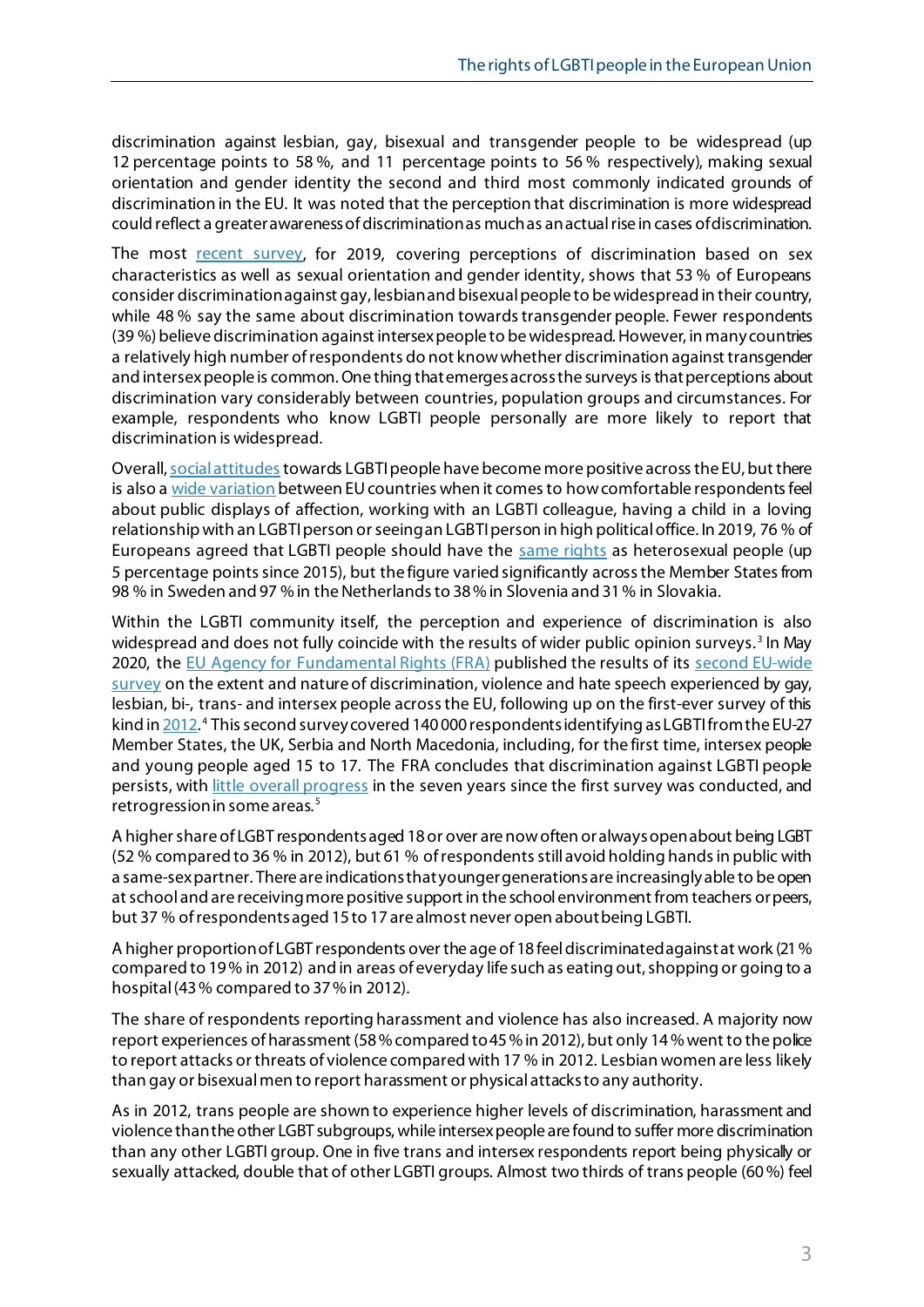discriminated against at work (compared with43% in 2012) and 62% of intersex people say that they faced discrimination in at least one area of life in the year before the survey. Among young people, trans teenagers suffer more discrimination than their peersfrom other LGBT subgroups.

Respondents also reported being discriminated against o[n multiple grounds](https://fra.europa.eu/sites/default/files/fra_uploads/fra-2020-lgbti-equality_en.pdf#page=23), for instance because of being a woman, being disabled or being from an ethnic minority, as well as being LGBTI. When asked about the factors behind their experiences, respondents consider that intolerance and discrimination decrease as LGBTI people become more visible and LGBTI equality is more publicly discussed, and that positive changes in law and policy, and support from public figures and civil society make a difference. Conversely, failure to enforce existing laws and a negative stance from public figures, politicians and political parties are seen as worseningdiscrimination.

These EU-wide surveys on attitudes and perceptions are also supported by in-depth legal and social analyses. The **FRA report** on homophobia and discrimination on grounds of sexual orientation in the EU Member States – drafted at the request of the European Parliament in 2008 – and itssubsequent updates in [2010](http://fra.europa.eu/en/publication/2012/homophobia-transphobia-and-discrimination-grounds-sexual-orientation-and-gender) and [2015,](http://fra.europa.eu/en/publication/2015/lgbti-comparative-legal-update-2015) confirm the extent of homophobia, transphobia and discrimination experienced by LGBTI people throughout Europe. According to these reports, verbal and physical attacks on LGBTI people have occurred in all Member States. [6](#page-10-5) Research also shows that attitudes towards transgender people seem to be particularly negative and levels of transphobic hate crime particularly high. [7](#page-10-6) The Council of Europe monitoring body, the European Commission against Racism and Intolerance (ECRI), concluded in it[s 2017](https://rm.coe.int/annual-report-on-ecri-s-activities-covering-the-period-from-1-january-/16808c168b) an[d 2019](https://rm.coe.int/ecri-annual-report-2019/16809ca3e1) annual reportsthat homophobic and transphobichatred remains present in Europe, and that its prevalence on the internet and in social media has helped fuel a rise in hostility towards LGBTI people.<sup>[8](#page-10-7)</sup> In it[s 2020 annual report,](https://rm.coe.int/annual-report-on-ecri-s-activities-for-2020/1680a1cd59) the ECRI added that the climate of opposition to LGBTI persons' human rights has gained ground in certain European countries in 2020, linked to populist homophobic and transphobic rhetoric and the 'antigender movement'.

There are other signs that these social phenomena are reflected at the political level. The FRA has [documented](http://fra.europa.eu/en/publication/2016/incitement-media-content-and-political-discourse-member-states-european-union) cases of incitement to discrimination, hatred or violence by politicians in some Member States in recent years. I[t found](http://fra.europa.eu/en/publication/2015/lgbti-comparative-legal-update-2015) that, between 2010 and 2014, LGBTI pride events and other public demonstrations in favour of the rights of LGBTI people met with resistance from the authorities in at least four Member States, whilst demonstrations involving explicitly homophobic and/or transphobic hate speech continued to take place in EU Member States over this period. In 2018, the FRA [reported](https://fra.europa.eu/sites/default/files/fra_uploads/fra-2018-challenges-facing-civil-society_en.pdf) on a worsening environment for civil society organisations and activists promoting human rights and non-discrimination in the EU, including verbal attacks and negative narratives by public officials in some Member States. In December 2019, the European Parliament [deplored](https://www.europarl.europa.eu/doceo/document/TA-9-2019-0101_EN.html) attacks carried out by public authorities against LGBTI people during referendums and elections in several EU countries. The Parliament and the Europea[n Commission](https://ec.europa.eu/commission/commissioners/2019-2024/dalli/announcements/commissioner-dallis-speech-lgbti-intergroup-european-parliament-eu-and-lgbti-rights-2020-2024_en) have also strongly condemned the creation of the ['LGBTI-free zones](https://balkaninsight.com/2020/02/25/a-third-of-poland-declared-lgbt-free-zone/)' by local authorities in Poland. In response, in March 2021 the Parliament declared the EU an ['LGBTIQ Freedom Zone](https://www.europarl.europa.eu/doceo/document/TA-9-2021-0089_EN.html)'.

Attention has also turned to current laws and practices that may lead to discrimination against [intersex people,](https://ec.europa.eu/info/sites/info/files/trans_and_intersex_equality_rights.pdf) including medical interventions, requirements for identity documents, and the relatively low awareness amongst professionals. [9](#page-10-8)

This social and political context, combined with major differences in national laws (e.g. in respect of same-sex unions and hate crime/speech), raises questions as to the actual extent to which LGBTI people can exercise their rights in the EU.

## <span id="page-3-0"></span>The EU legal framework

### Discrimination on grounds of sexual orientation in EU primary law

The principle of equality and the prohibition of discrimination on the basis of sexual orientation have an extensive legal basis in the EU Treaties (e.g. Article 10 of the Treaty on the Functioning of the European Union [\(TFEU](https://eur-lex.europa.eu/legal-content/EN/TXT/?uri=CELEX:12016E/TXT)), and Articles 2 and 3 of the Treaty on European Union [\(TEU](http://eur-lex.europa.eu/legal-content/EN/TXT/?uri=CELEX:12012M/TXT))).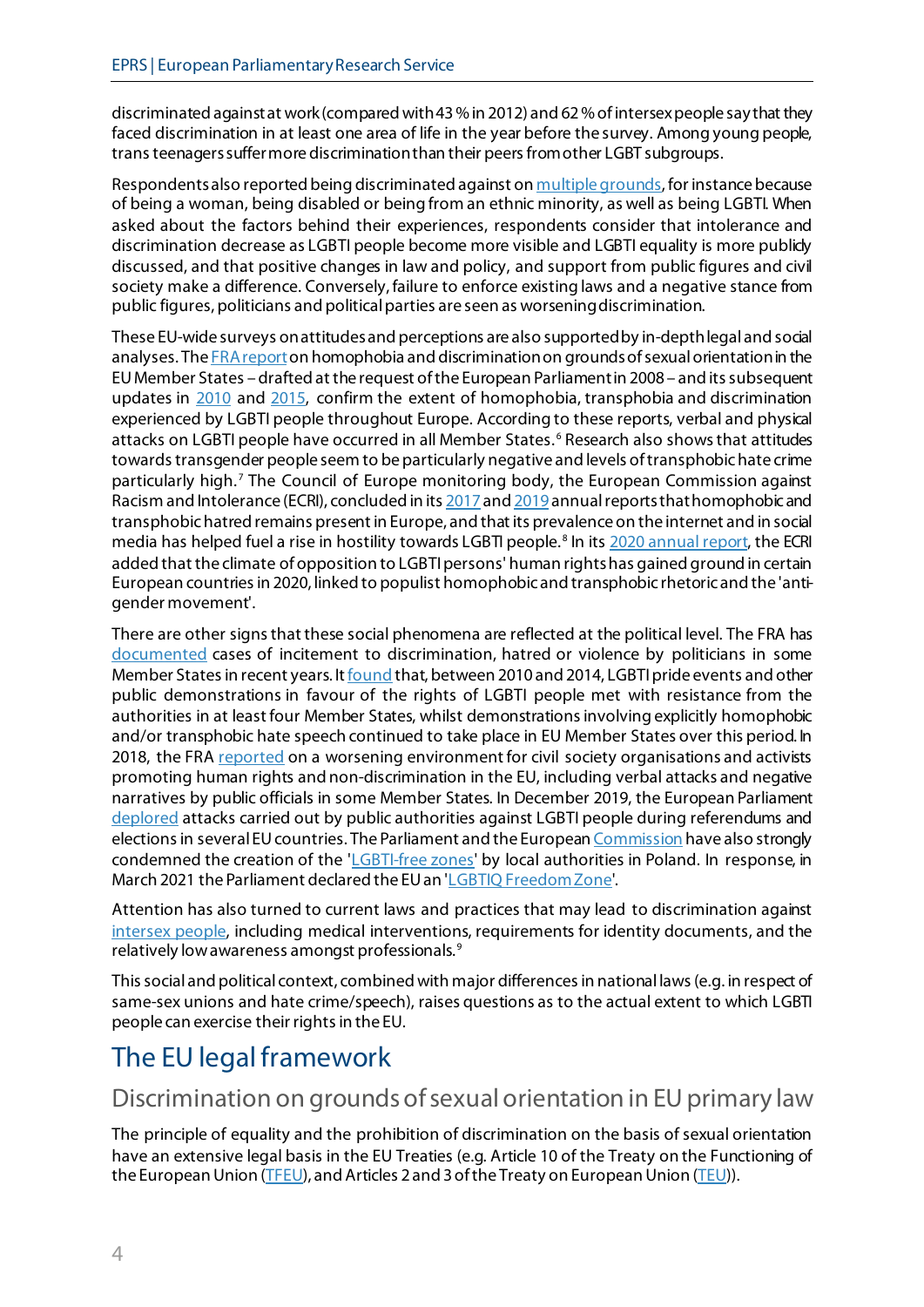These Treaty provisions are complemented by th[e Charter of Fundamental Rights](http://www.europarl.europa.eu/charter/default_en.htm) of the EU, which – under the Lisbon Treaty – has the same legal value as the Treaties. The charter was the first international human rights charter to prohibit discrimination on the grounds of 'sexual orientation' explicitly [\(Article 21\(1\)\)](https://fra.europa.eu/en/charterpedia/article/21-non-discrimination).

However, sexual orientation acquired this status only recently. Until the 1999 [Treaty of](http://eur-lex.europa.eu/legal-content/EN/TXT/?uri=OJ:C:1997:340:TOC)  [Amsterdam](http://eur-lex.europa.eu/legal-content/EN/TXT/?uri=OJ:C:1997:340:TOC), the relevant EC Treaty provisions addressed discrimination on the grounds of nationality and sexonly. At the same time, the case law of the Court of Justice of the EU (CJEU) defining the scope of the general principle of equality was not uniform; consequently, the question of whether discrimination based on sexual orientation was prohibited under this principle remained contentious. [10](#page-10-9)

The breakthrough **Article 13 of the Treaty establishing the European Community**  (TEC) – introduced by the Amsterdam Treaty (no[w Article 19 TFEU\)](https://eur-lex.europa.eu/legal-content/EN/TXT/?uri=CELEX%3A12008E019) – empowered the EU to adopt measures to deal with discrimination on other grounds, including sexual orientation.

### Anti-discrimination directives: Scope and implementation

Discrimination against transgender and intersex people

EU law does not provide for a specific prohibition of discrimination on the grounds of transgenderism. Some Member States see it as a form of sex discrimination. Such an approach is corroborated by the extensive case law of the CJEU, which has adopted a definition of sex discrimination covering people who have undergone sex reassignment. In other Member States, this type of discrimination is treated as discrimination on the basis of sexual orientation. A third group of Member States considers it as neither one nor the other. Transgender people in these Member States can only rely on the general principle of equality and cannot benefit from the more far-reaching protection of the antidiscrimination directives. Intersex discrimination is a particularly complex form of sex discrimination. It remains unclear whether intersex people are implicitly covered by the existing EU anti-discrimination legal framework. EU gender equality legislation is silent on the issue, and no case of discrimination against intersex people has yet reached the CJEU. The notion of 'sex characteristics'as a protected ground remains underdeveloped in national law, with few Member States including specific references to gender identity, expression and sex characteristics in their equality legislation.

Sources: Fundamental Rights Agency, [2009,](http://bit.ly/1OADCJV) [2015](http://bit.ly/1TdNRGb), [2019;](https://fra.europa.eu/sites/default/files/fra_uploads/fra-2019-fundamental-rights-report-2019_en.pdf)  European Commission[, 2012,](https://publications.europa.eu/en/publication-detail/-/publication/9b338479-c1b5-4d88-a1f8-a248a19466f1) [2018](https://ec.europa.eu/info/sites/info/files/trans_and_intersex_equality_rights.pdf) and 2019.

Two landmark anti-discrimination directives were adopted on the basis of Article 13 TEC in 2000:

- the [Race Equality Directive,](http://eur-lex.europa.eu/LexUriServ/LexUriServ.do?uri=CELEX:32000L0043:EN:NOT) implementing the principle of equal treatment irrespective of racial or ethnic origin;
- the [Employment Equality Directive,](http://eur-lex.europa.eu/LexUriServ/LexUriServ.do?uri=CELEX:32000L0078:EN:NOT) prohibiting discrimination on the grounds of religion or belief, disability, age or sexual orientation.

There is a notable difference in the scope of application of these two directives. The former has a very broad scope, as it obliges Member States to adopt relevant anti-discrimination legislation in the areas of:

- social protection (including social security and healthcare);
- education;
- access to and supply of goods and services available to the public (including housing).

The Employment Equality Directive, on the other hand, is restricted to employment, occupational and vocational training.

However, LGBTI people also experience various forms of discrimination in the areas covered by the Race Equality Directive, including:

- refused entry to visit partners or children in hospital;
- higher premiums on health insurance;
- no access to social benefits reserved for married couples;
- bullying, harassment and discriminatory content in educational materials;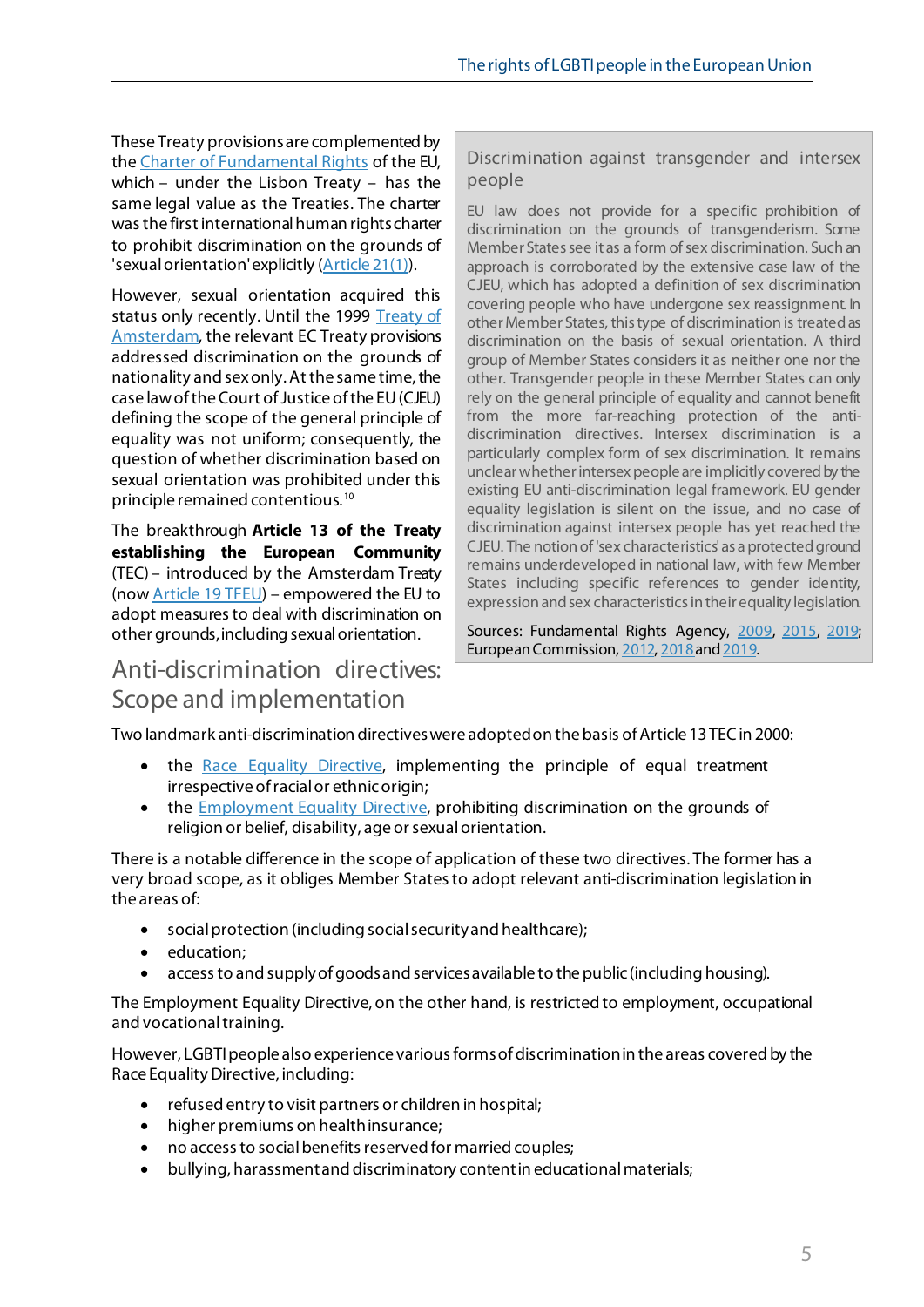• degrading treatment by neighbours, or refusal to rent.<sup>11</sup>

Moreover, the question arises as to whether this difference in the scope of protection ('hierarchy of grounds') is legitimate and consistent with international human rights law. [12](#page-10-11)

In 2008, the Commission sought to remedy the situation by making [a proposal](http://eur-lex.europa.eu/LexUriServ/LexUriServ.do?uri=CELEX:52008PC0426:EN:NOT) for a new horizontal directive that would extend the prohibition of discrimination on grounds of religion or belief, disability, age or sexual orientation beyond employment. The Parliament adopted it[s resolution](http://www.europarl.europa.eu/sides/getDoc.do?type=TA&language=EN&reference=P6-TA-2009-211) on

the proposal in April 2009 under the consultation procedure. However, since the entry into force of the Lisbon Treaty, the proposal falls unde[r Article 19](https://eur-lex.europa.eu/legal-content/EN/TXT/?uri=CELEX%3A12008E019) TFEU, which requires the Parliament's [consent](http://www.europarl.europa.eu/oeil/popups/ficheprocedure.do?id=566164) in addition to unanimity in the Council. Such unanimity has not been achieved and the proposal remains [blocked in the Council,](http://www.europarl.europa.eu/legislative-train/theme-area-of-justice-and-fundamental-rights/file-anti-discrimination-directive) although the [previous](https://www.europarl.europa.eu/legislative-train/) and the [current](https://www.europarl.europa.eu/legislative-train/) Commission presidents both made progress on this directive a priority for the Commission. The current Commission President, Ursula von der Leyen, has also made a [commitment](https://op.europa.eu/en/publication-detail/-/publication/43a17056-ebf1-11e9-9c4e-01aa75ed71a1) to propose new anti-discrimination legislation during her mandate.

Nevertheless, when implementing the Employment Equality Directive, the [majority](https://rainbow-europe.org/#1/8667/0) of Member States already extend protection on the basis of sexual orientation to cover some or all fields to which the Race Equality Directive applies.

Moreover, there is a general tendency among Member States to create a single equality body dealing with all grounds of discrimination, but it is only the Race Equality Directive and the 200[4 Equal](http://eur-lex.europa.eu/LexUriServ/LexUriServ.do?uri=CELEX:32004L0113:EN:NOT)  [Treatment in Goods and Services Directive](http://eur-lex.europa.eu/LexUriServ/LexUriServ.do?uri=CELEX:32004L0113:EN:NOT) that provide for the creation of such an institution.<sup>[13](#page-10-12)</sup>

Same-sex marriage and civil partnerships: Member States' rules

[Thirteen](https://www.rainbow-europe.org/#0/8682/0) Member States currently allow same-sex marriage: the [Netherlands](https://wetten.overheid.nl/BWBR0012099/2001-04-01) (since 2001), [Belgium](http://www.ejustice.just.fgov.be/cgi_loi/change_lg.pl?language=nl&la=N&cn=2003021336&table_name=wet) (2003)[, Spain](https://www.boe.es/eli/es/l/2005/07/01/13) (2005)[, Sweden](https://www.riksdagen.se/sv/dokument-lagar/dokument/statens-offentliga-utredningar/aktenskap-for-par-med-samma-kon-vigselfragor_GVB317) (2009)[, Portugal](https://dre.pt/pesquisa/-/search/332460/details/maximized) (2010), [Denmark](https://www.retsinformation.dk/eli/lta/2012/1052) (2012)[, France](https://www.legifrance.gouv.fr/affichTexte.do?cidTexte=JORFTEXT000027414540&categorieLien=id) (2013[\) Luxembourg](http://legilux.public.lu/eli/etat/leg/loi/2014/07/04/n1/jo#:%7E:text=m%C3%AAme%20au%20mariage.-,Art.,soit%20par%20le%20minist%C3%A8re%20public.) (2015), [Ireland](https://data.oireachtas.ie/ie/oireachtas/act/2015/35/eng/enacted/a3515.pdf) (2015)[, Finland](https://finlex.fi/fi/laki/alkup/2015/20150156) (2017), [Malta](https://parlament.mt/mt/13th-leg/bills/bill-no-001-marriage-bill-and-other-laws-amendment/) (2017)[, Germany](https://www.bgbl.de/xaver/bgbl/start.xav?startbk=Bundesanzeiger_BGBl&jumpTo=bgbl117s2787.pdf#__bgbl__%2F%2F*%5B%40attr_id%3D%27bgbl117s2787.pdf%27%5D__1526387794662) (2017) an[d Austria](https://www.vfgh.gv.at/downloads/VfGH_Entscheidung_G_258-2017_ua_Ehe_gleichgeschlechtl_Paare.pdf) (2019).

Most other Member States recognise unions similar to marriage, or some form of contract or registration. These include [Slovenia,](https://www.uradni-list.si/glasilo-uradni-list-rs/vsebina/2016-01-1426?sop=2016-01-1426) whose Civil Partnership Act giving same-sex partners the same rights as married couples, except for access to joint adoption and *in vitro* fertilisation, came into force in February 2017, [Estonia,](https://www.riigiteataja.ee/akt/116102014001) whose Cohabitation Act has been in effect since 2016, [Greece](https://www.e-nomothesia.gr/oikogeneia/nomos-4356-2015.html), which amended its 2008 Partnership Act to include same-sex couples after the 2015 judgment of the ECtHR in *[Vallianatos](http://hudoc.echr.coe.int/eng?i=001-128294)* v. *Greece*, [Cyprus](http://www.cylaw.org/nomoi/arith/2015_1_184.pdf) (2015), [Croatia](https://www.zakon.hr/z/732/Zakon-o-%C5%BEivotnom-partnerstvu-osoba-istog-spola) (2014[\), Hungary](https://net.jogtar.hu/jogszabaly?docid=a0900029.tv) (2009) an[d Czechia](https://www.zakonyprolidi.cz/cs/2006-115) (2006[\). Italy](https://www.gazzettaufficiale.it/atto/vediMenuHTML?atto.dataPubblicazioneGazzetta=2016-05-21&atto.codiceRedazionale=16G00082&tipoSerie=serie_generale&tipoVigenza=originario) passed a law recognising civil unions between samesex couples in May 2016 after the ECtHR judgment in *[Oliari](http://hudoc.echr.coe.int/eng?i=001-156265)* v. *Italy*.

Six countries – Bulgaria, Latvia, Lithuania, Poland, Romania, and Slovakia – do not offer any legal recognition to same-sex relationships.

The [Victims' Rights Directive](http://eur-lex.europa.eu/legal-content/en/TXT/?uri=CELEX%3A32012L0029), adopted in 2012, also

explicitly prohibits discrimination based on sexual orientation, gender identity and gender expression.

### EU anti-discrimination legislation and same-sex unions

According to recital 22 of the **Employment Equality Directive**, its provisions do not affect national laws on marital status and benefits reserved for married couples. In the same vein, the proposal for a new antidiscrimination directive leaves the recognition of marital or family status, adoption and reproductive rights to national laws, supposedly reflecting diverse national traditions and policy choices.<sup>14</sup>

Indeed, there are substantial differences between the Member States in terms of their [social](https://ec.europa.eu/info/sites/info/files/ebs_493_data_fact_lgbti_eu_en-1.pdf)  [perceptions](https://ec.europa.eu/info/sites/info/files/ebs_493_data_fact_lgbti_eu_en-1.pdf) of same-sex marriage and the adoption of children by same-sex couples.<sup>[15](#page-10-14)</sup> [National laws](https://rainbow-europe.org/#1/8682/0) also vary considerably with respect to the legal recognition of same-sex unions and adoption.<sup>[16](#page-10-15)</sup> In this area, it may be said that there is a [gap](https://www.pewresearch.org/fact-tank/2019/10/28/where-europe-stands-on-gay-marriage-and-civil-unions/) between Member States that were in the EU prior to 2004 and those that have joined since. [17](#page-10-16) Some of the latter [\(Bulgaria](https://www.parliament.bg/bg/const#:%7E:text=%D0%91%D1%80%D0%B0%D0%BA%D1%8A%D1%82%20%D0%B5%20%D0%B4%D0%BE%D0%B1%D1%80%D0%BE%D0%B2%D0%BE%D0%BB%D0%B5%D0%BD%20%D1%81%D1%8A%D1%8E%D0%B7%20%D0%BC%D0%B5%D0%B6%D0%B4%D1%83%20%D0%BC%D1%8A%D0%B6%20%D0%B8%20%D0%B6%D0%B5%D0%BD%D0%B0.%20%D0%97%D0%B0%D0%BA%D0%BE%D0%BD%D0%B5%D0%BD%20%D0%B5%20%D1%81%D0%B0%D0%BC%D0%BE%20%D0%B3%D1%80%D0%B0%D0%B6%D0%B4%D0%B0%D0%BD%D1%81%D0%BA%D0%B8%D1%8F%D1%82%20%D0%B1%D1%80%D0%B0%D0%BA)[, Croatia](https://www.zakon.hr/z/94/Ustav-Republike-Hrvatske#:%7E:text=Brak%20je%20%C5%BEivotna%20zajednica%20%C5%BEene%20i%20mu%C5%A1karca)[, Hungary](https://net.jogtar.hu/jogszabaly?docid=a1100425.atv#:%7E:text=Magyarorsz%C3%A1g%20v%C3%A9di%20a%20h%C3%A1zass%C3%A1g%20int%C3%A9zm%C3%A9ny%C3%A9t%20mint%20egy%20f%C3%A9rfi%20%C3%A9s%20egy%20n%C5%91%20k%C3%B6z%C3%B6tt)[, Latvia](https://likumi.lv/ta/id/57980-latvijas-republikas-satversme#:%7E:text=savien%C4%ABbu%20starp%20v%C4%ABrieti%20un%20sievieti)[, Lithuania,](https://www.lrs.lt/home/Konstitucija/Konstitucija.htm#:%7E:text=Santuoka%20sudaroma%20laisvu%20vyro%20ir%20moters%20sutarimu) [Poland](https://www.prezydent.pl/prawo/konstytucja-rp/i-rzeczpospolita/#:%7E:text=Ma%C5%82%C5%BCe%C5%84stwo%20jako%20zwi%C4%85zek%20kobiety%20i%20m%C4%99%C5%BCczyzny) an[d Slovakia\)](https://www.zakonypreludi.sk/zz/1992-460#:%7E:text=Man%C5%BEelstvo%20je%20jedine%C4%8Dn%C3%BD%20zv%C3%A4zok%20medzi%20mu%C5%BEom%20a%20%C5%BEenou) have constitutional provisions against same-sex marriage.

It could be argued that the refusal of those countries that do not allow same-sex couples to marry to grant such couples certain benefits in the areas covered by the Employment Equality Directive is [a discriminatory practice.](https://eur-lex.europa.eu/legal-content/EN/TXT/?uri=CELEX%3A62012CJ0267&qid=1617873998180#:%7E:text=The%20difference%20in%20treatment%20based%20on%20the%20employees%E2%80%99%20marital%20status%20and%20not%20expressly%20on%20their%20sexual%20orientation%20is%20still%20direct%20discrimination%20because%20only%20persons%20of%20different%20sexes%20may%20marry%20and%20homosexual%20employees%20are%20therefore%20unable%20to%20meet%20the%20condition%20required%20for%20obtaining%20the%20benefit%20claimed)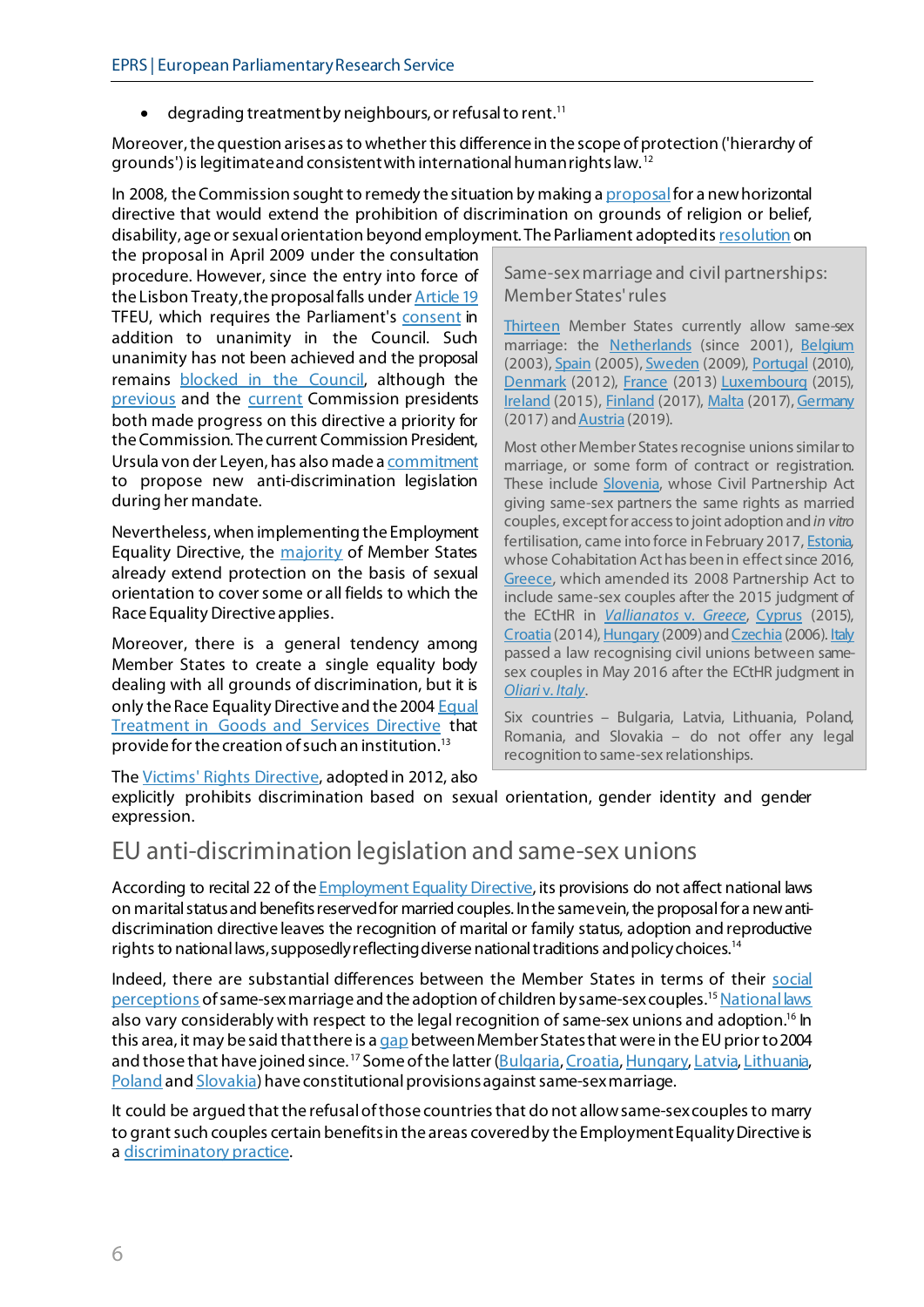According to CJEU case law, when a Member State has created some form of union that is comparable to marriage, what this means for same-sex partnersis that they should not be treated under this form of union in a way that is arbitrarily different from their treatment if marriage was open to them. This does not mean, however, that the Employment Equality Directive compels Member States to create such an institution.<sup>[18](#page-10-17)</sup>

[Adoption rights](https://rainbow-europe.org/#1/8682/0) are still more restricted, even in countries offering same-sex marriage, although the number of states making provision for it has expanded. Full joint adoption by same-sex couples is legal in 13 EU countries: the Netherlands (since 2001), Sweden (2003), Spain (2005), Belgium (2006), Denmark (2010), France (2013), Malta (2014), Luxembourg (2015), Austria (2016), Ireland<sup>[19](#page-10-18)</sup> (2016), Portugal ([20](#page-10-19)16), Finland (2017) and Germany (2017).<sup>20</sup> While not allowing full adoption, Slovenia (2011) and Estonia (2016)<sup>[21](#page-10-20)</sup> permit step-child adoption, where the partner in a registered same-sex partnership can adopt his or her partner'sbiological, and in some cases, adopted child. In Italy, decisions are made on a case-by-case basis by the courts. Croatia allows registered and unregistered life partners to become partner-guardians of their partner's child (2014), while in Greece, same-sex couples in a civil partnership ma[y foster,](https://www.e-nomothesia.gr/oikogeneia/nomos-4538-2018-phek-85a-16-5-2018.html#:%7E:text=%CE%AD%CF%87%CE%BF%CE%BD%CF%84%CE%B5%CF%82%20%CF%83%CF%85%CE%BD%CE%AC%CF%88%CE%B5%CE%B9%20%CF%83%CF%8D%CE%BC%CF%86%CF%89%CE%BD%CE%BF%20%CF%83%CF%85%CE%BC%CE%B2%CE%AF%CF%89%CF%83%CE%B7%CF%82) but not adopt, a child.

### Other directives with implications for LGBTI people

Among the EU instruments with implications for the rights of LGBTI people, three directives deserve particular attention on account ofthe specific problems encountered in their interpretation:

- th[e Free Movement Directive:](https://eur-lex.europa.eu/legal-content/EN/TXT/?uri=CELEX%3A32004L0038&qid=1617897041734) owing to the definition of 'spouse' and 'members of the family', and the recognition of same-sex marriages concluded and registered partnerships entered into in other Member States;
- th[e Family Reunification Directive:](http://eur-lex.europa.eu/LexUriServ/LexUriServ.do?uri=CELEX:32003L0086:EN:NOT) in connection with the entry and residence rights of LGBTIthird-country nationals;
- the [Qualification Directive:](http://eur-lex.europa.eu/legal-content/en/TXT/?uri=celex:32011L0095) with regard to the granting of asylum on the basis of belonging to a specific 'social group', including explicit references to sexual orientation and gender identity.

There are various open questions concerningthe interpretation and application of these directives. Given the divergence between Member States when it comes to the legal recognition of same-sex relationships, significan[t practical issues](http://europa.eu/youreurope/citizens/family/couple/registered-partners/index_en.htm) arise and same-sex couples and their families may currently experience significant and disproportionate obstacles when moving around the  $EU$ , as was highlighted in [a recent study](https://www.europarl.europa.eu/thinktank/en/document.html?reference=IPOL_STU(2021)671505) commissioned by the Parliament. A case brought before the CJEU has clarified the EU's position on family reunification rights when same-sex couples in a recognised partnership move to a Member State that does not provide for legal recognition of same-sex relationships (*[Coman](http://curia.europa.eu/juris/liste.jsf?language=en&num=C-673/16)* - C-673/16). In June 2018, the CJEU [ruled](http://curia.europa.eu/juris/document/document.jsf?text=&docid=202542&pageIndex=0&doclang=EN&mode=req&dir=&occ=first&part=1&cid=340528) that EU countries that have not legalised same-sex marriage must at least respect the residency rights of same-sex spouses who want to live together in their territory. In another case (*[V.M.A.](https://curia.europa.eu/juris/liste.jsf?lgrec=fr&td=%3BALL&language=en&num=C-490/20&jur=C)* – C-490/20), the CJEU ruled that where a child is issued a birth certificate mentioning two mothers by a Member State, the Member State of nationality of the child is obliged i) to issue to that child an identity card or a passport without requiring a birth certificate to be drawn up beforehand by its national authorities, and ii) to recognise, as in any other Member State, the document from the host Member State that permits that child to exercise, with each of those two persons, its right to move and reside freely within the territory of the Member States. With regard to the right to asylum, the 2004 EU Qualification Directive referred explicitly to sexual orientation; its amended version, adopted in 2011, marks further progress in ensuring LGBTI applicants' rights by adding gender identity as a cause of persecution. However, there is no uniform interpretation of this directive across the EU.<sup>[23](#page-10-22)</sup>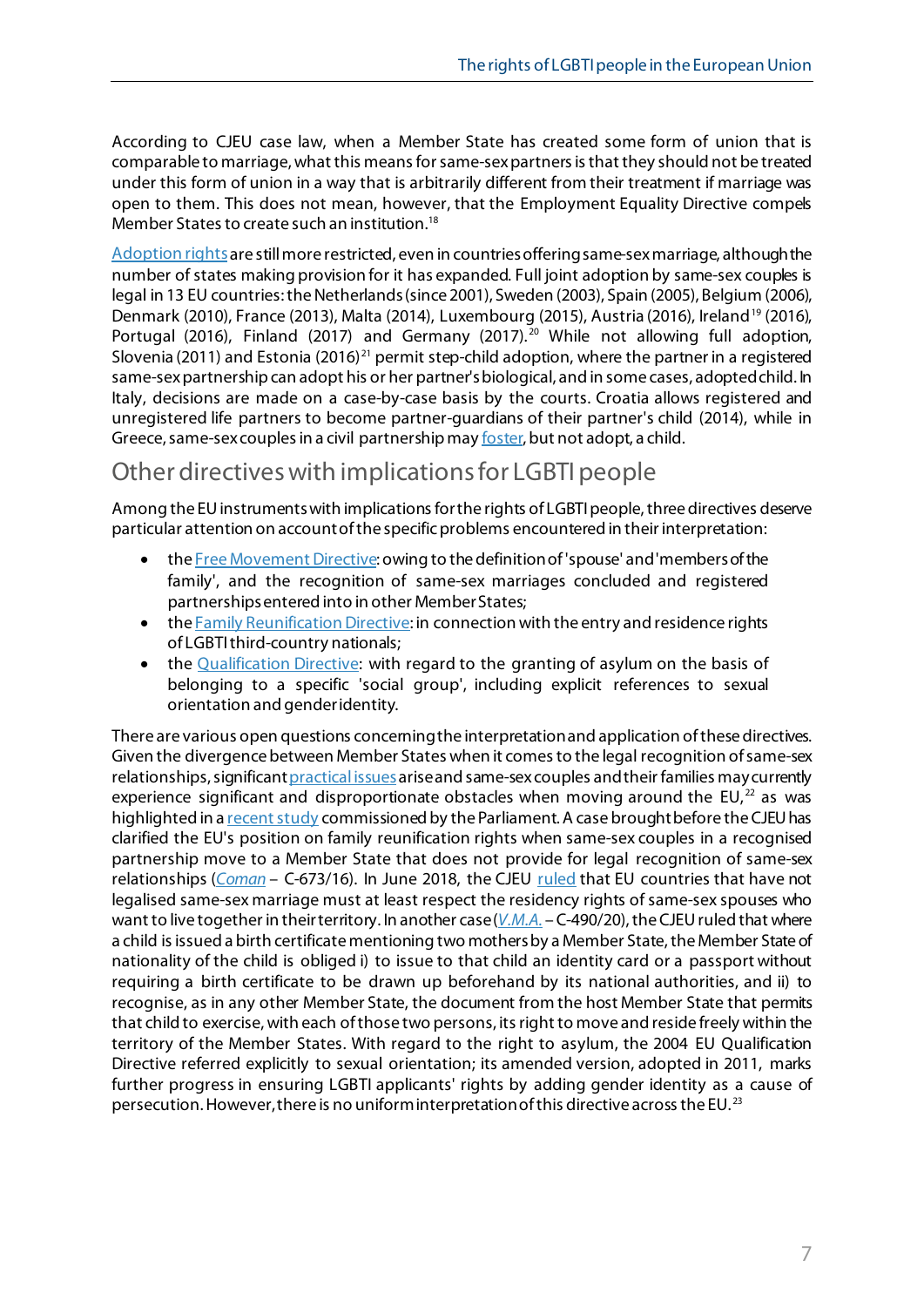## <span id="page-7-0"></span>Specific EU programmes and funding

It has been recognised that legislative protection against discrimination is not in itself sufficient to effect change. Accordingly, the EU has also adopted a series of strategies setting out active measures to promote non-discrimination and equal opportunities. In November 2020, the Commission adopted a ne[w EU LGBTIQ equality strategy 2020-2025,](https://ec.europa.eu/info/sites/info/files/lgbtiq_strategy_2020-2025_en.pdf) developed under the responsibility of the first-eve[r EU Commissioner for Equality](https://ec.europa.eu/commission/commissioners/2019-2024/dalli_en), Helena Dalli. The new strategy builds on th[e lessons learned](https://ec.europa.eu/info/sites/info/files/report_list_of_actions_2015-19.pdf) from the actions carried out from 2015 [to 2019 with the aim to advance LGBTI equality](https://ec.europa.eu/info/policies/justice-and-fundamental-rights/combatting-discrimination/lesbian-gay-bi-trans-and-intersex-equality/list-actions-advance-lgbti-equality_en). It includes a mix of legislative and non-legislative measures in four areas: tackling discrimination, ensuring safety, building inclusive societies and leading the call for LGBTIQ equality around the world. Planned measures include steps to tackle anti-LGBTIQ hate speech and hate crime and ensure that same-sex couples and their families can exercise their right to free movement across the EU. There will also be support for Member States in promoting workplace inclusion, ensuringsafe and inclusive education and health care, ending harmful practices such as forced medicalisation and ['conversion practices',](https://www.ohchr.org/Documents/Issues/SexualOrientation/ConversionTherapyReport.pdf) and tackling the biases and stereotypes that underpin discrimination. The strategy will interlink with other EU equality strategies,<sup>[24](#page-10-23)</sup> and LGBTIQ rights will be mainstreamed across all EU policies.

In the multiannual financial framework (MFF) for 2021-2027, LGBTI rights are covered in Heading 2 – Cohesion, Resilience and Values – under the Justice, Rights and Values Fund. This fund is subdivided into th[e Justice programme](https://ec.europa.eu/info/funding-tenders/opportunities/portal/screen/programmes/just2027) (JUST) and th[e Citizens, equality, rights and values programme](https://ec.europa.eu/info/funding-tenders/opportunities/portal/screen/programmes/cerv) (CERV). The CERV programme receives €641.7 million (current prices) plus an additional top-up, of €912 million as of 2022, making a total of €1 553.7 million. This is triple the budget of the previous Rights, equality and citizenship programme (2014-2020).

In accordance with th[e new Common Provisions Regulation](https://ec.europa.eu/commission/presscorner/detail/en/IP_20_2255), invested EU funds should comply with the Charter of Fundamental Rights, including the principle of non-discrimination of LGBTI persons.

The promotion of non-discrimination and human rights is also part of the EU's enlargement and [external policy.](https://www.eeas.europa.eu/sites/default/files/07_hr_guidelines_lgbti_en.pdf) The [guidelines for supporting LGBTI persons' human rights](http://www.consilium.europa.eu/uedocs/cms_Data/docs/pressdata/EN/foraff/137584.pdf), adopted in 2013, provide a checklist for assessing LGBTI human rights issues in this field. In accordance with the  $E$ U [Action plan on human rights and democracy 2020-2024,](https://www.europarl.europa.eu/legislative-train/theme-a-stronger-europe-in-the-world/file-eu-action-plan-on-democracy-and-human-rights/03-2021) the EU will step up actions to prevent, denounce and combat all forms of discrimination and harassment against LGBTI persons, including LGBTI-phobic violence, hate speech and hate crime. Under the European Instrument for Democracy [and Human Rights](https://www.europarl.europa.eu/RegData/etudes/BRIE/2015/568332/EPRS_BRI(2015)568332_EN.pdf) (EIDHR) EU funding is also available to support NGOs working against all kinds of discrimination outside the EU, including homophobic and transphobic violence, and to promote general freedoms of assembly, association and expression.

## <span id="page-7-1"></span>The European Parliament's position

The European Parliament has addressed the issue of LGBTI rights on numerous occasions, starting with the adoption of [a resolution on the rights of homosexuals in the workplace](https://eur-lex.europa.eu/legal-content/EN/TXT/PDF/?uri=OJ:JOC_1984_104_R_0032_01&from=EN#page=15) back in 1984.

Parliament has strongl[y condemned](https://www.europarl.europa.eu/doceo/document/TA-8-2018-0056_EN.html?redirect) all forms of discrimination against LGBTI people, including the practice of LGBTI conversion therapies and the pathologisation of [trans](https://www.europarl.europa.eu/doceo/document/TA-8-2015-0218_EN.html?redirect) and [intersex](http://www.europarl.europa.eu/doceo/document/TA-8-2019-0128_EN.html) people, [stressing](http://www.europarl.europa.eu/doceo/document/TA-8-2019-0032_EN.html?redirect) the urgent need to tackle increasing levels of hate speech an[d hate crime](https://www.europarl.europa.eu/doceo/document/TA-9-2021-0388_EN.html) motivated by bias against a person's sexual orientation or gender identity, and [putting](http://www.europarl.europa.eu/sides/getDoc.do?pubRef=-%2F%2FEP%2F%2FTEXT%2BREPORT%2BA8-2018-0031%2B0%2BDOC%2BXML%2BV0%2F%2FEN&language=EN) forward concrete proposals to combat hate speech, includin[g online,](https://www.europarl.europa.eu/doceo/document/TA-9-2021-0489_EN.html) but also harmful stereotypes in the media and [foreign interference](https://www.europarl.europa.eu/doceo/document/TA-9-2022-0064_EN.html). It ha[s deplored](https://www.europarl.europa.eu/doceo/document/TA-8-2019-0111_EN.pdf) the ongoing backlash against LGBTI rights in a number of EU [countries](https://www.europarl.europa.eu/doceo/document/TA-9-2021-0362_EN.html) and urged Member States to ensure that these rightsare protected and recognised in the framework of democracy and the rule of law. Additionally, the Parliament has declared the EU an [LGBTIQ Freedom Zone](https://www.europarl.europa.eu/doceo/document/TA-9-2021-0089_EN.html). In the firs[t resolution](https://oeil.secure.europarl.europa.eu/oeil/popups/summary.do?id=1602938&t=e&l=en) dedicated to LGBTI rights during the current legislative term, Parliament again sent a strong message about the need for the EU and the Member Statesto uphold LGBTI rights and take action to uphold them.

Parliament has also called on many occasions for a comprehensive multiannual policy to protect the fundamental rights of LGBTI people, in the form of a roadmap, a strategy or an action plan. Its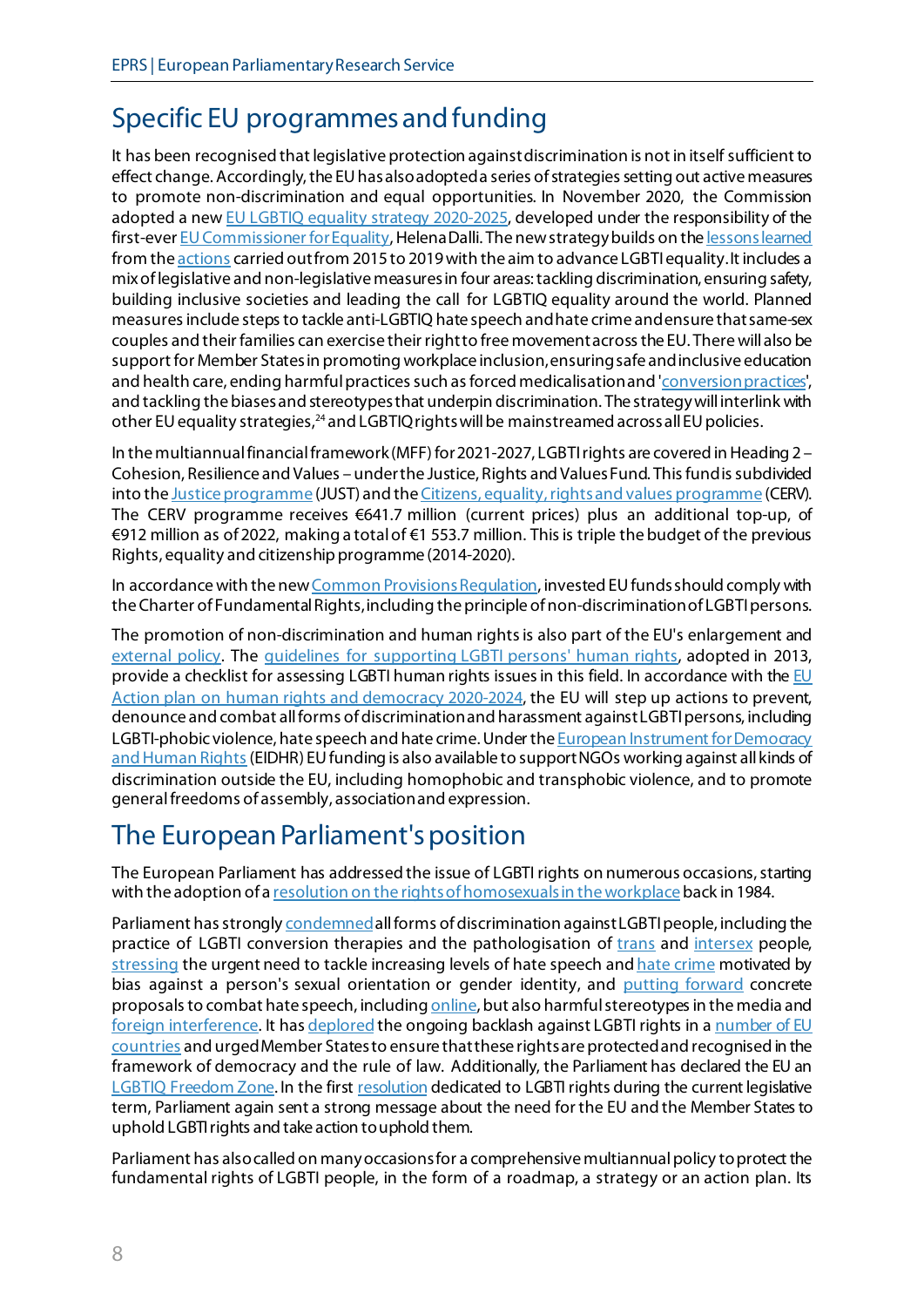2014 [resolution](http://www.europarl.europa.eu/sides/getDoc.do?pubRef=-//EP//TEXT+TA+P7-TA-2014-0062+0+DOC+XML+V0//EN) on a future EU roadmap against homophobia and discrimination on grounds of sexual orientation and gender identity, called for measures covering hate speech and hate crime, freedom of assembly and expression, non-discrimination in employment, education, healthcare goods and services, citizenship and free movement, asylum, external action and the specific needs of transgender and intersex people. In its resolution of 14 February 2019 on the future of the LGBTI list of actions, Parliament asked the Commission to prioritise LGBTI rights in its 2019-2024 work programme by mainstreaming them across all relevant directorates-general, including education and health, and by adopting a further strategy for this period, with input from itself and civil society.

Regarding the legislative framework for combating discrimination, Parliament has [continued](http://www.europarl.europa.eu/legislative-train/theme-area-of-justice-and-fundamental-rights/file-anti-discrimination-directive) to call for movement on the proposed horizontal antidiscrimination directive, which remains blocked in the Council. In 2009, whilst supporting the Commission's proposal, it suggested numerous [amendments,](http://www.europarl.europa.eu/sides/getDoc.do?type=TA&language=EN&reference=P6-TA-2009-211)  including an extension of the directive's scope to include discrimination based on assumptions about a person's religion or belief, disability, age or sexual orientation, and discrimination based on a person's association with people with one or more of those characteristics. Parliament has also called for monitoring to ensure [proper transposition and](http://www.europarl.europa.eu/oeil/popups/ficheprocedure.do?lang=en&reference=2016/2009(INI))  [implementation](http://www.europarl.europa.eu/oeil/popups/ficheprocedure.do?lang=en&reference=2016/2009(INI)) of existing EU legislation. In addition, it has urged the Member States to include the grounds of [gender identity and sex characteristics](http://www.europarl.europa.eu/oeil/popups/ficheprocedure.do?lang=en&reference=2016/2249(INI)) in their own national equality legislation, t[o allow](https://www.europarl.europa.eu/doceo/document/TA-8-2015-0218_EN.html?redirect) legal recognition of a person's preferred gender, and to [introduce](http://www.europarl.europa.eu/doceo/document/TA-8-2019-0128_EN.html) legislation prohibiting 'sex-normalising treatments and surgery' on intersex people.

On family and free movement issues, Parliament has

#### LGBTI people and Ukraine

The Russian aggression against Ukraine has forced millions of people to flee either to another country or to another part of Ukraine, thus bringing about one of the largest European humanitarian crises in recent times. Existing discrimination and [violence](https://www.europarl.europa.eu/doceo/document/TA-9-2021-0050_EN.html) against LGBTI people may be [aggravated](https://www.europarl.europa.eu/thinktank/en/document/EPRS_ATA(2022)729412) during the armed conflict.

In its [resolution](https://www.europarl.europa.eu/doceo/document/TA-9-2022-0206_EN.html) of 5 May 2022, the Parliament considered that special attention should be paid to LGBTIQ+ people and highlighted the specific difficulty faced by LGBTIQ+ families when crossing borders. The Parliament also stressed that children of same-sex couples risk being separated from one or both parents, and invited Member States to take account of de facto partnerships and families in the implementation of the Temporary Protection Directive.

[encouraged](http://www.europarl.europa.eu/sides/getDoc.do?type=TA&reference=P8-TA-2015-0076&language=EN&ring=A8-2015-0023) the EU and the Member States to 'reflect on the recognition of same-sex marriage or same-sex civil union as a political, social and human and civil rights issue'. It has furthermore called for further action to ensure that same-sex couples and their families can truly exercise their right to [free movement](http://www.europarl.europa.eu/sides/getDoc.do?type=TA&reference=P8-TA-2018-0032&language=EN&ring=B8-2018-0064) across the EU, including automati[c cross-border recognition of adoption orders,](http://www.europarl.europa.eu/legislative-train/theme-area-of-justice-and-fundamental-rights/file-cross-border-aspects-of-adoptions) without discrimination. Moreover, it ha[s called](https://www.europarl.europa.eu/doceo/document/TA-9-2021-0366_EN.html) on the Commission to propose legislation requiring all Member States to recognise, for the purposes of national law, the adults mentioned on a birth certificate issued in another Member State as the legal parents of the child, regardless of the legal sex or the marital status of the adults. The Parliament has also [called](https://www.europarl.europa.eu/doceo/document/TA-9-2021-0090_EN.html) for the EU to end child statelessness by affording universal access to birth registration and certification regardless of the parents' status, including for LGBTQI+ families. Parliament als[o pushed](https://www.europarl.europa.eu/doceo/document/TA-8-2019-0348_EN.html?redirect) for a right to paternity leave for equivalent second parents, as recognised by national law, to be included in the Work-Life Balance [Directive.](https://www.europarl.europa.eu/legislative-train/theme-new-boost-for-jobs-growth-and-investment/file-new-start-for-working-parents)

Parliament has also drawn attention to th[e human rights situation](http://www.europarl.europa.eu/committees/en/droi/events-hearings.html?id=20170918CHE02401) for LGBTI people outside the EU, and the need to ensure that their situation is taken into account i[n asylum procedures.](http://www.europarl.europa.eu/sides/getDoc.do?type=TA&language=EN&reference=P8-TA-2017-0073)

A 2018 EPRS [study](http://www.europarl.europa.eu/RegData/etudes/STUD/2018/615660/EPRS_STU(2018)615660_EN.pdf) carried out for Parliament quantified the serious impact of discrimination on LGBTI individuals and wider society (including increased health risks, estimated lost earnings of €19-53 million, lost pension incomes of €1.5-3.1billion and GDP loss of €25-71 million), highlighted the inconsistent treatment of protection in the current EU anti-discrimination legislation, and recommended the adoption of the horizontal directive, along with revisions to existing directives to include sexual orientation and gender identity consistently as protected grounds. [A recent report](https://open-for-business.org/cee-economic-case)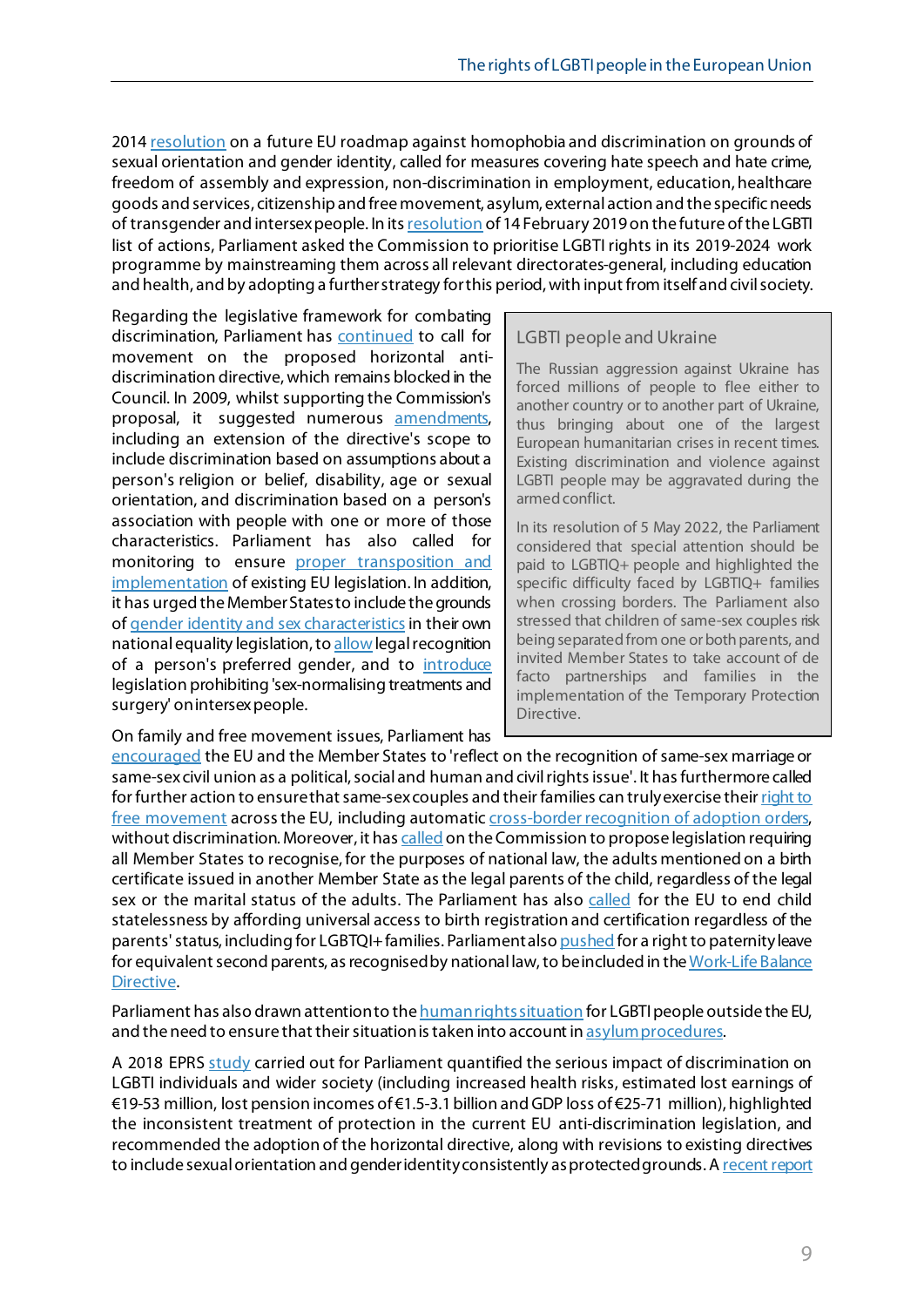brought by a coalition of many global companies showed that LGBTI discrimination costs Member States up to 1.75% GDP annually.

## <span id="page-9-0"></span>Stakeholder opinions

### Positions in favour of LGBTI rights

The issues debated in Parliament have also been the focus of debate by major stakeholders.

The [European Parliament's LGBTI Intergroup](https://lgbti-ep.eu/) - an informal forum for MEPs - monitors the Commission's work on LGBTI rights as one ofits five priorities of action. At the end of the 2014-2019 Parliamentary term, it summarised th[e voting on LGBTI issues](http://lgbti-ep.eu/wp-content/uploads/2019/04/2019-LGBTI-Briefing-5-How-have-political-groups-voted-on-LGBTI-rights.pdf) and issue[d four overviews](http://lgbti-ep.eu/the-eu-and-lgbti-rights/) of what the EU, the Parliament and the Intergroup itself had done for LGBTI rights, as well as setting out priorities for the current, 2019-2024 term. In this term, it has **highlighted** the difficulties faced by same-sex spouses, trans-parents and their children wishing to use their right to free movement.

[ILGA-Europe](http://ilga-europe.org/) – the European chapter of the International Lesbian, Gay, Bisexual, Trans and Intersex Association (ILGA) – paints a mixed picture of the situation for LGBTI people in the EU in its annual [reviews](https://www.ilga-europe.org/sites/default/files/2021/full_annual_review.pdf) for [2020](https://www.ilga-europe.org/sites/default/files/2021/full_annual_review.pdf) and [2021.](https://ilga-europe.org/sites/default/files/Overview%20and%20trends.pdf) On the one hand, more progressive laws are being proposed, on the other hand the coronavirus pandemic and its consequences have highlighted all the gaps in terms of lived realities of LGBTI people across Europe and Central Asia. Furthermore, a stark rise of abuse and hate speech is reported. ILGA-Europe issued a [ComeOut pledge](https://www.ilga-europe.org/resources/news/latest-news/comeout4eu) for candidates in the 2019 European elections to combat discrimination based on sexual orientation, gender identity and gender expression. The association strongl[y supports](https://www.ilga-europe.org/what-we-do/our-advocacy-work/campaigns/equality-all/why) the proposed horizontal anti-discrimination directive. It considers, however, that the references to marital and family status and reproductive rights in the proposal are not justified and could be harmful to protection against discrimination based on sexual orientation and on other grounds. This brings ILGA-Europe's position close to the views taken b[y Amnesty International](https://www.amnesty.org/en/what-we-do/discrimination/lgbti-rights/), which recognises the discriminatory character of civil marriage laws. ILGA-Europe has als[o commented extensively](http://ilga-europe.org/sites/default/files/Attachments/free_mouvement_directive_2nd_ed_2009.pdf) on the Free Movement Directive and the *[Coman](https://www.ilga-europe.org/blog/together-we-can-make-coman-judgment-reality)* [judgment,](https://www.ilga-europe.org/blog/together-we-can-make-coman-judgment-reality) arguing that:

- restricting the notion of 'spouse' to opposite-sex spouses amounts to discrimination on the grounds of sexual orientation; the prohibition of such discrimination is enshrined in the preamble to the directive, which – although not binding – the CJEU will take into account when interpreting it;
- if the national law provides for registered partnerships, the national legislation must extend the right to enter and reside to individuals who formed such a partnership in another Member State.

ILGA-Europe has als[o drawn attention](http://ilga-europe.org/sites/default/files/Attachments/ilga-europe_-_protecting_the_rights_of_lgbti_asylum_seekers_and_refugees_in_the_ceas_-_december_2016.pdf) to the potential impact of th[e reform of EU asylum law.](https://www.europarl.europa.eu/legislative-train/theme-towards-a-new-policy-on-migration/file-reform-of-the-common-european-asylum-system-(ceas))

ILGA-Europe and [OII,](https://oiieurope.org/) the European Intersex Organisation, both [welcomed](https://oiieurope.org/wp-content/uploads/2019/02/OII-E_ILGA-E_PR-for-EP-intersex-resolution_fin.pdf) the European Parliament's 2019 resolution on the rights of intersex people.

While noting that the EU has limited competence, **Transgender Europe** (TGEU) identifies 10 key [areas,](http://tgeu.org/?p=2723) including an EU action plan for LGBTI rights and an internal human rights strategy, where it could contribute further to advancing trans people's human rights.

### Anti-LGBTI positions

A [Pew report](https://www.pewresearch.org/global/2013/06/04/the-global-divide-on-homosexuality/) investigates the divide in attitudes across the world, illustrating how (non-) acceptance of homosexuality correlates with factors such as age, gender and religiosity. Pew has also explored divides in attitudes t[o transgender issues](https://www.pewresearch.org/fact-tank/2017/11/27/views-of-transgender-issues-divide-along-religious-lines/). Reference to LGBTI rights meets with particularly strong resistance when it takes place in the context of laws on marriage or family. This is illustrated by the fierce **opposition** and mass protests in France sparked by the law of May 2013 that granted samesex couples the right to marry and jointly adopt children. Similar opposition has been expressed by a number of different religious authorities. [25](#page-10-24)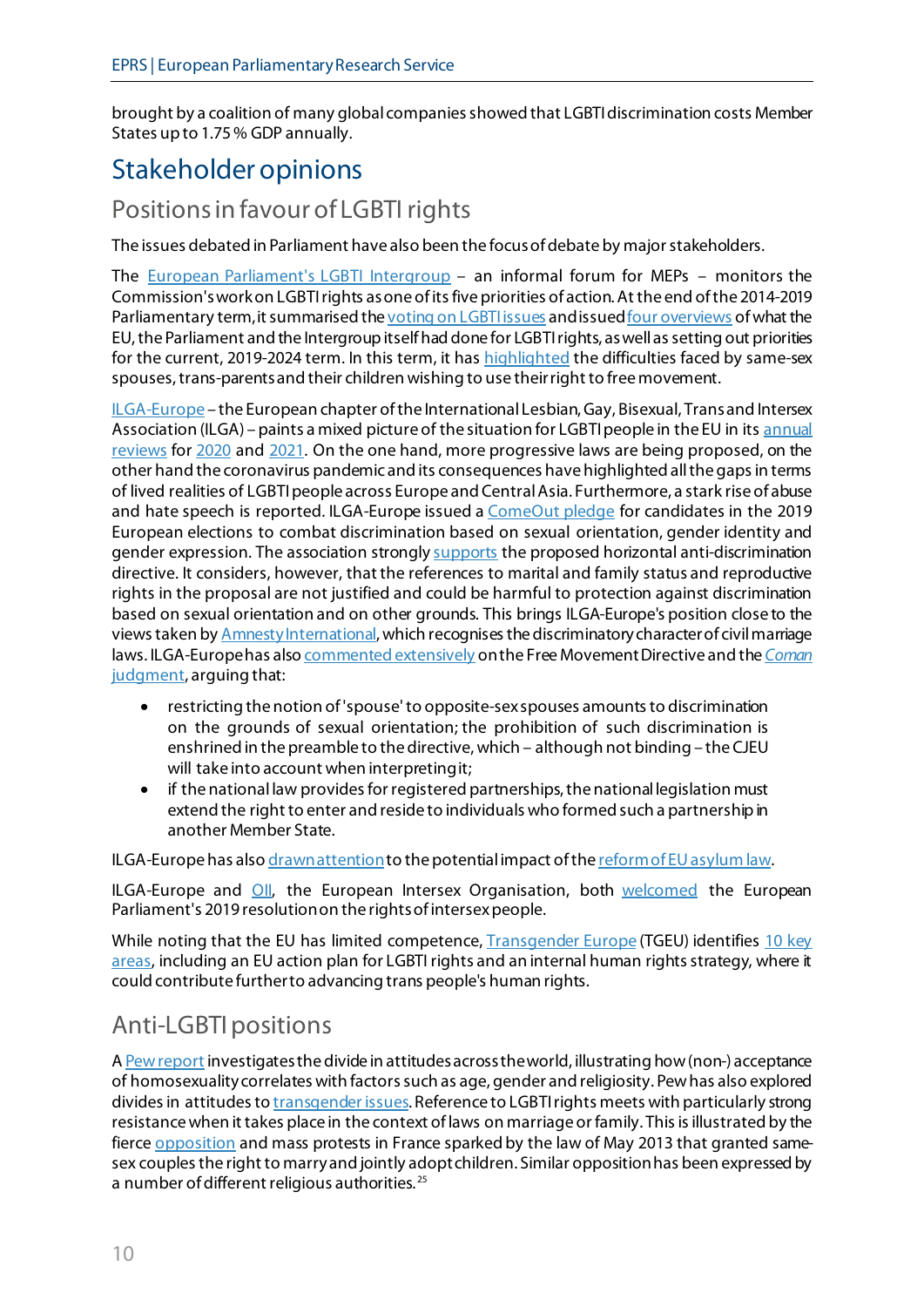#### <span id="page-10-11"></span><span id="page-10-10"></span>LGBTI rights in responses to the coronavirus pandemic

<span id="page-10-14"></span><span id="page-10-13"></span><span id="page-10-12"></span>Civil society organisations and EU bodies are alerting policy-makers to the importance of ensuring that existing inequalities do not worsen as a result of the immediate health emergency and likely socio-economic consequences, calling for equality measures to be at the core of sustainable and fair recovery plans. [ILGA-Europe](https://www.ilga-europe.org/sites/default/files/COVID19%20_Impact%20LGBTI%20people.pdf) and [TGEU](https://tgeu.org/covid-19/trans-people/) have identified a number of specific problems facing the LGBTI community, including increased stigmatisation and scapegoating, risks of domestic violence for those forced to quarantine with hostile or abusive family members, potential difficulties in accessing healthcare, andincreased risks of unemployment and poverty. The FR[A LGBTI survey](https://fra.europa.eu/en/news/2020/does-hope-or-fear-prevail-among-europes-lgbti-people) shows that one in three respondents overall and one in two trans and intersex respondents already found it difficult to make ends meet before the pandemic, and that access to health care and housing was also an issu[e. ILGA Europe](https://www.ilga-europe.org/resources/news/latest-news/open-letter-president-ursula-von-der-leyen-keeping-equality-all-core-amid) and the European Parliament's [LGBTI Intergroup](https://lgbti-ep.eu/2020/04/21/lgbti-rights-and-ardi-intergroups-ask-president-ursula-von-der-leyen-to-keep-equality-at-the-centre-of-the-post-covid19-recovery-response/) have called on the Commission to maintain a focus on equality in recovery measures following the coronavirus pandemic, taking account of the situation and needs of LGBTI people and other minorities.

#### <span id="page-10-16"></span><span id="page-10-15"></span>FURTHER READING

<span id="page-10-17"></span>[A long way to go for LGBTI equality,](https://fra.europa.eu/en/publication/2020/eu-lgbti-survey-results) European Union Agency for Fundamental Rights, 2020.

[Mapping of studies on the difficulties for LGBTI people in cross-border situations in the EU,](https://ec.europa.eu/info/sites/info/files/mapping_of_studies_on_the_difficulties_for_lgbti_people_in_cross-border_situations_in_the_eu.pdf) European Commission, November 2019.

<span id="page-10-19"></span><span id="page-10-18"></span>[A comparative analysis of non-discrimination law in Europe 2020,](https://www.equalitylaw.eu/downloads/5349-a-comparative-analysis-of-non-discrimination-law-in-europe-2020-1-31-mb) The 28 EU Member States, Albania, North Macedonia, Iceland, Liechtenstein, Montenegro, Norway, Serbia and Turkey compared, European network of legal experts in gender equality and non-discrimination, European Commission, December 2020.

<span id="page-10-20"></span>[Trans and intersex equality rights in Europe: a comparative analysis,](https://ec.europa.eu/info/sites/info/files/trans_and_intersex_equality_rights.pdf) European network of legal experts in gender equality and non-discrimination, European Commission, 2018.

[Implementing the principle of equal treatment between persons irrespective of religion or belief,](http://bookshop.europa.eu/en/implementing-the-principle-of-equal-treatment-between-persons-irrespective-of-religion-or-belief-disability-age-or-sexual-orientation-pbBA0213294/?CatalogCategoryID=cOwKABstC3oAAAEjeJEY4e5L)  [disability, age or sexual orientation,](http://bookshop.europa.eu/en/implementing-the-principle-of-equal-treatment-between-persons-irrespective-of-religion-or-belief-disability-age-or-sexual-orientation-pbBA0213294/?CatalogCategoryID=cOwKABstC3oAAAEjeJEY4e5L) Complementary Impact Assessment of the proposed horizontal directive on equal treatment, EPRS, European Parliament, 2014.

<span id="page-10-22"></span><span id="page-10-21"></span>[Trans Rights Europe and Central Asia Map 2022,](https://tgeu.org/trans-rights-map-2022/) Transgender Europe.

<span id="page-10-23"></span>[ILGA Europe Rainbow Packages](http://ilga-europe.org/rainboweurope) – Map, Index and Annual Review of the Human Rights Situation of LGBTI people in Europe (annual publications: 2009-2022).

### <span id="page-10-24"></span>**ENDNOTES**

- <span id="page-10-0"></span><sup>1</sup> The most recen[t update](https://ilga.org/downloads/ILGA_World_State_Sponsored_Homophobia_report_global_legislation_overview_update_December_2020.pdf) of ILGA's report on *State-Sponsored Homophobia: A World Survey of Sexual Orientation Laws: Criminalisation, Protection and Recognition*, issued in December 2020, clarifies that while in 67 countries consensual same-sex acts are illegal, in Egypt, Iraq, Gaza and certain regions of Indonesia it is *de facto* criminalised. The report also clarifies that six UN member states impose the death penalty on consensual same-sex sexual acts, with four in Asia (Brunei, Iran, Saudi Arabia and Yemen) and two in Africa (Mauritania, Nigeria). In addition, the death penalty is a possible punishment in five other UN member states: Afghanistan, Pakistan, Qatar, Somalia and the United Arab Emirates. The results are summarised in the form of a [world map.](https://ilga.org/maps-sexual-orientation-laws)
- <span id="page-10-1"></span><sup>2</sup> These include UN, ILO and Council of Europe instruments, complemented by extensive jurisprudence of the European Court of Human Rights concerning discrimination on the grounds of gender and sexual orientation.
- <span id="page-10-2"></span><sup>3</sup> For instance, whilst the Eurobarometer survey of the general population indicates that social acceptance of LGBTI people has increased in most EU Member States, LGBTI respondents to the FRA's second survey [paint](https://fra.europa.eu/sites/default/files/fra_uploads/fra-2020-lgbti-equality_en.pdf#page=14) a more mixed picture: 40 % of respondents report that prejudice and intolerance have decreased in their country, but 36 % say that it has increased 'a little' or 'a lot'. Trans and intersex respondents were less likely to report improvement.
- <span id="page-10-3"></span><sup>4</sup> The 2012 survey covered lesbian, gay, bisexual and trans people aged 18 or over. Intersex people were not included.
- <span id="page-10-4"></span><sup>5</sup> There are considerable variations between countries. For details, please see the *full report* or [data explorer](https://fra.europa.eu/en/data-and-maps/2020/lgbti-survey-data-explorer) for comparative data, and the individual [country reports.](https://fra.europa.eu/en/publication/2020/eu-lgbti-survey-results#TabPubCountrydata3)
- <span id="page-10-5"></span><sup>6</sup> [FRA report: Part II,](http://fra.europa.eu/sites/default/files/fra_uploads/397-FRA_hdgso_report_part2_en.pdf) Fundamental Rights Agency, March 2009, p. 127.
- <span id="page-10-6"></span>L. Turner, S. Whittle and R. Combs, [Transphobic Hate Crime in the European Union,](http://bit.ly/1WBfYjH) 2009, p. 17.
- <span id="page-10-7"></span><sup>8</sup> In its judgment of 14 January 2020, in the case *[Beizaras and Levickas](http://hudoc.echr.coe.int/eng?i=001-200344)* v. *Lithuania*, the ECtHR set out the responsibility of states to protect individuals from homophobic online hate speech.
- <span id="page-10-8"></span><sup>9</sup> The specific situation of intersex people was addressed for the first time in th[e 2015 update](http://fra.europa.eu/en/publication/2015/lgbti-comparative-legal-update-2015) of the FRA report (Chapter 4), which found that 'sex normalising' surgery is carried out on intersex children in at least 21 Member States.
- <span id="page-10-9"></span><sup>10</sup> P. Craig and G. De Búrca, *[EU law: text, cases, and materials,](https://europarl-eplibrary.hosted.exlibrisgroup.com/primo-explore/fulldisplay?docid=32EPA_ALMA_DS2116039470004886&vid=32EPA_V1&search_scope=32EPA_Everything&tab=default_tab&lang=en_US&context=L&isFrbr=true)* Oxford University Press, 2008, p. 560.